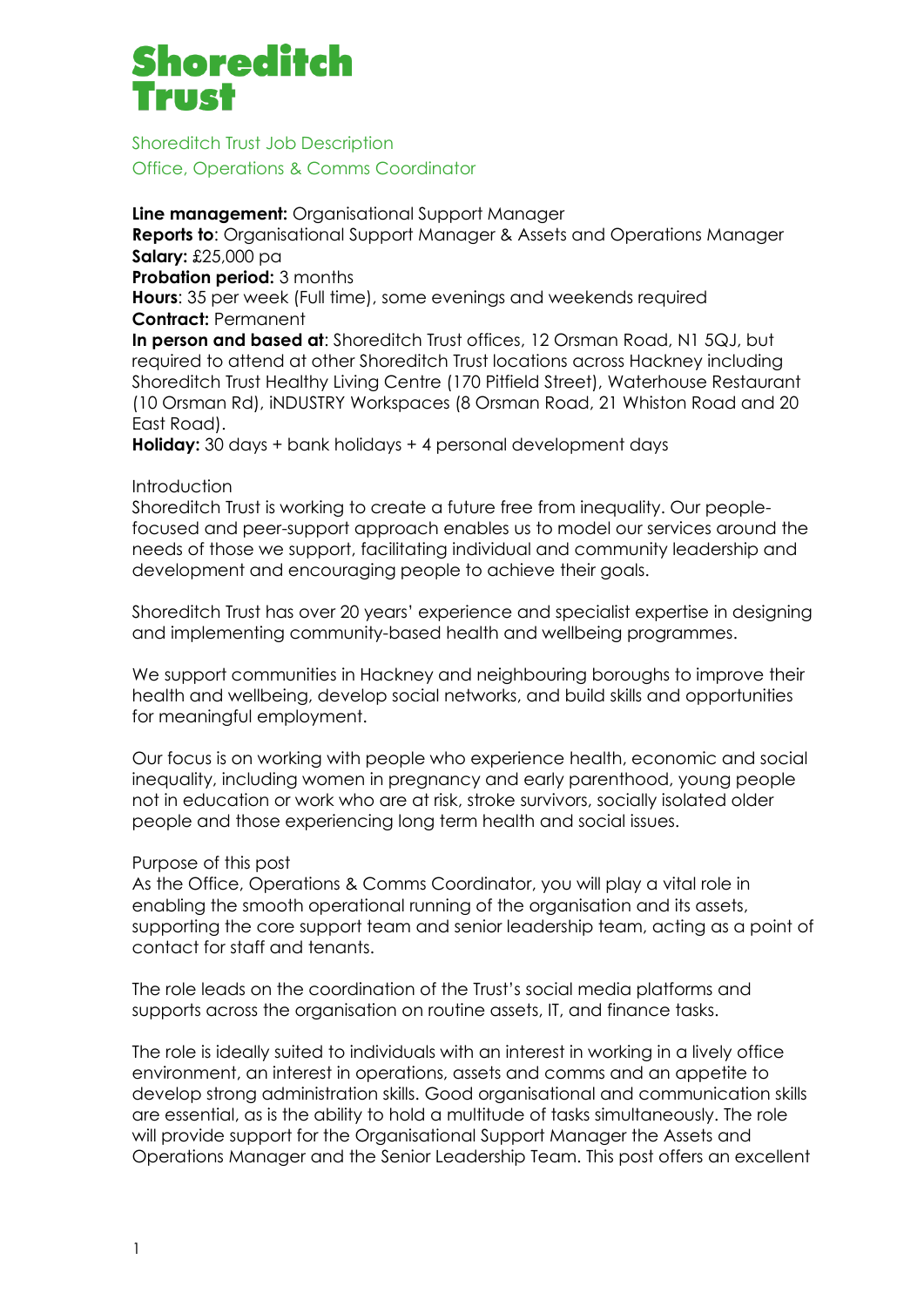

opportunity to learn about communications, organisational, operations and assets management, governance, and stakeholder management within the context of the voluntary sector.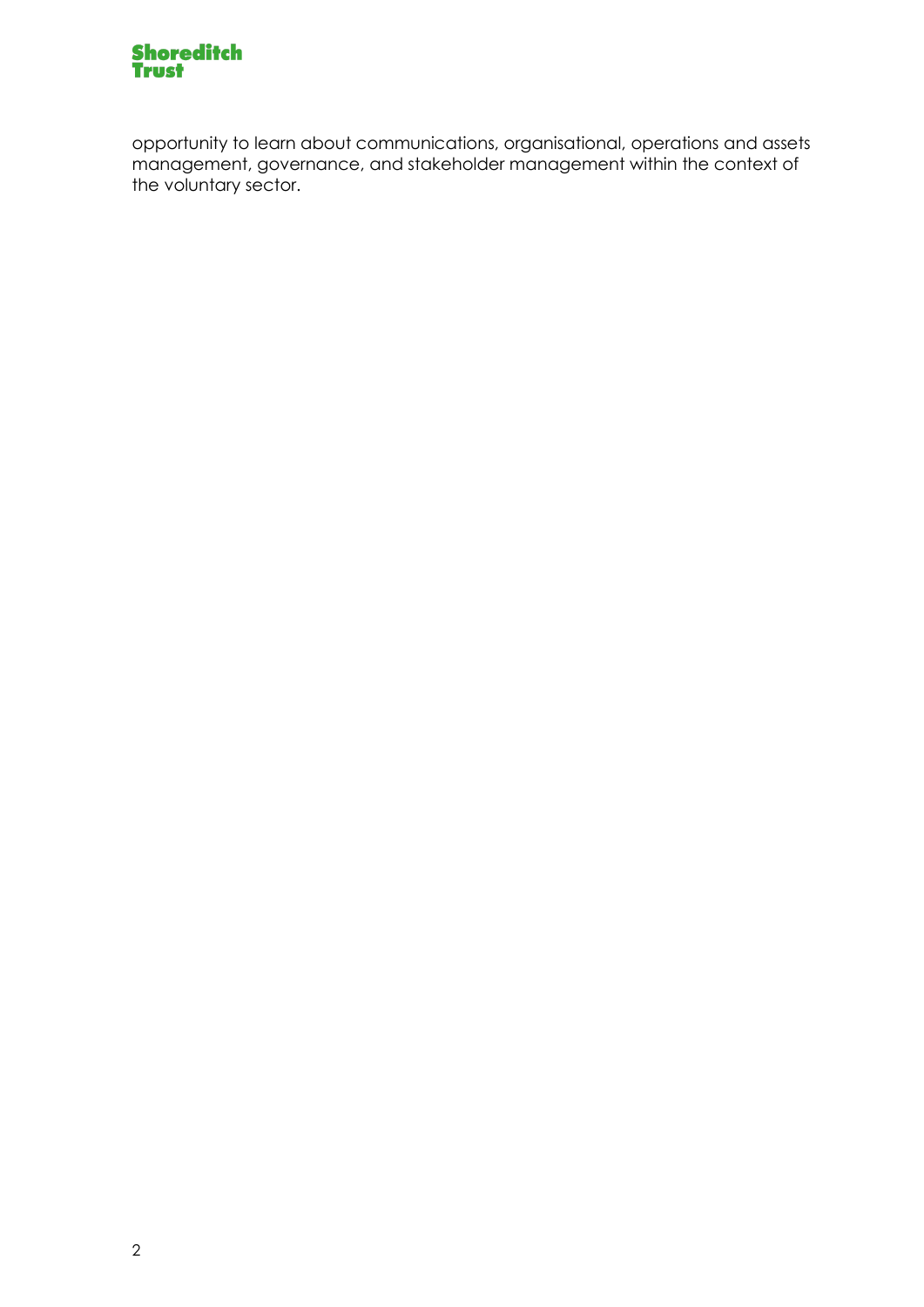

Job Description

The work plan will be focused on four principal areas:

- 1. Office and Operations Coordination
- 2. Finance administration
- 3. Communications
- 4. SLT and Governance Administration Support

# **1. Office and Operations Coordination**

- Assist the Organisational Support Manager in organising office activities and operations to secure efficiency and compliance to organisation policies;
- Support the Assets and Operations Manager with the use of the building management software and systems;
- Process and respond promptly to incoming communications (post, telephone, email, face to face), accurate message taking, copying, and distributing information as necessary;
- Track stock of office supplies and place orders when necessary;
- Calendar management of core meetings and OSM (Organisational Support Manager) timeline;
- Undertake administrative tasks for meetings including preparing documents, booking venues, and taking minutes;
- Liaise with IT contractors when asked to and support managers to manage the IT and Equipment needs in the office and across sites including managing equipment inventory and purchasing new equipment;
- Liaise with suppliers and engineers for office maintenance, equipment, and services in the management of Trust buildings with responsive repairs and policy compliance;
- Monitor the info@ and workspace@ email accounts;
- Attend regular training and development opportunities to maintain an up-todate knowledge of risk management, policy development and governance;
- Coordinate the Health and Safety panel, ensuring actions are reported and completed.

# **2. Finance administration:**

- Monitor the finances@ email account and distribute emails accordingly;
- Undertake the day-to-day management of purchase invoices for core and assets and upload to iCompleat system;
- Petty cash handling, credit card purchase admin management;
- provide monthly information to accountants for credit card expenditure;
- Maintain the Finance Timeline and ensure SLT (Senior Leadership Team) and core staff meet deadlines.

# **3. Communications**

• Produce quarterly social media schedule for approval and schedule and monitor the Trusts social media platforms;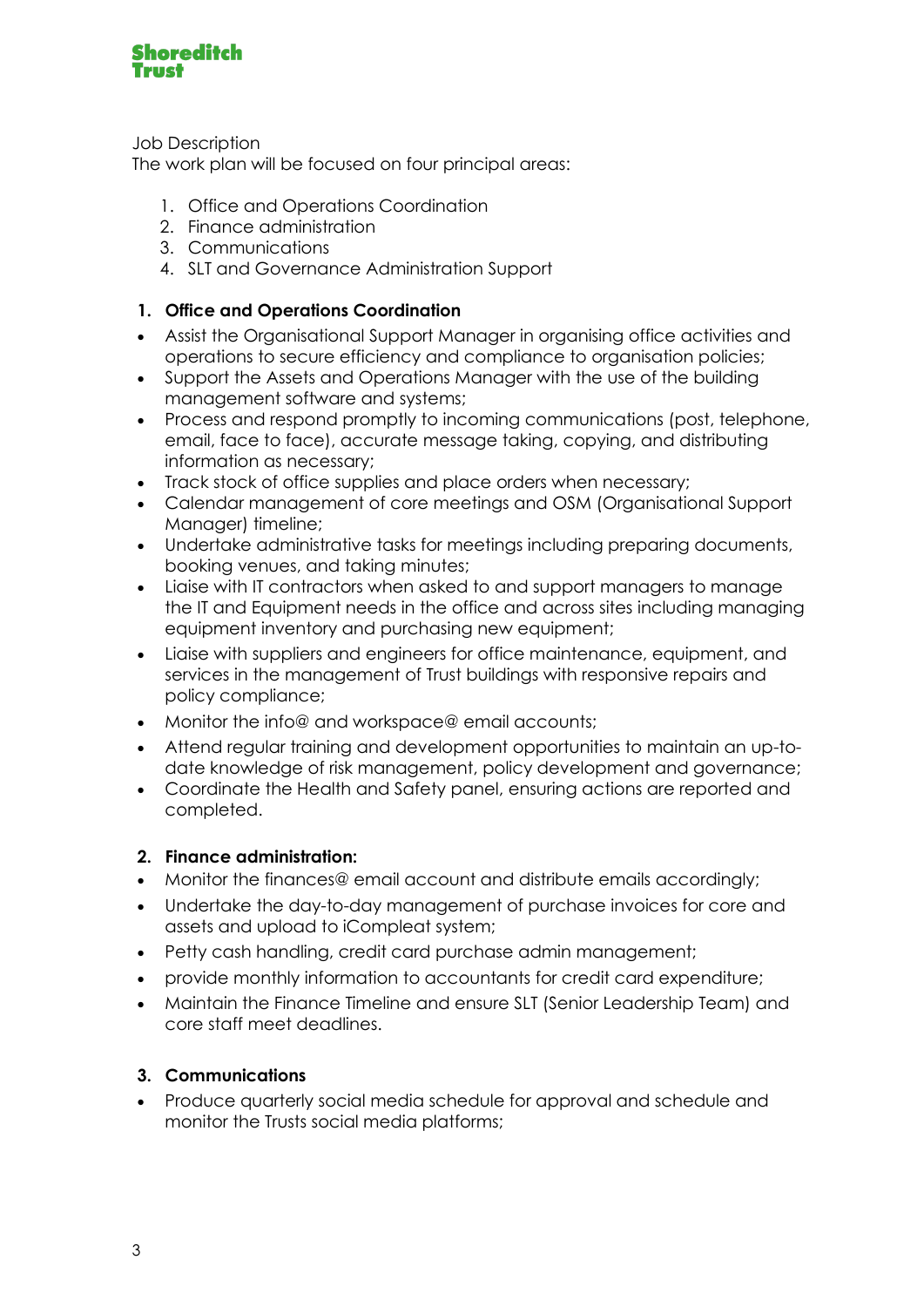

- Market property vacancies and hires via social media and other relevant platforms;
- Liaise with Project Leads and Senior Leadership team to increase the reach of the Trust activities through social media;
- Responsibility for keeping the Trust website content current and liaise with contracted website developer for any build updates needed;
- Planning, collation, and scheduling of the organisational newsletter; ensuring that deadlines are met, the editor and designer are supported in bringing the paper together and the oversee distribution;
- Coordinate the Trust's mailing lists against the data protection compliance;
- Scheduling and delivering Trust outreach and celebratory events:
- Ensuring organisational use of Shoreditch Trust House Styles including new staff inductions and manage the comms SharePoint folder including file upkeep and archiving;
- Coordinate the monthly groups calendar;
- Support Shoreditch Trust teams holding conferences and events, both on and off site, by providing risk assessments, booking arrangements, catering, administration, event management and travel support as necessary;
- Produce a short quarterly report for trustees.

## **4. SLT and Governance Administration Support**

- Provide day to day administrative support to a busy senior leadership team (CEO, Deputy CEO and Director) including scheduling and arranging meetings;
- Maintain accurate Board folders including contacts, papers and maintain governance calendar including board meetings.

### Job Requirements

Our work is place-based, and people focused. To be responsive to the community and to be able to support Shoreditch Trust activities, we do not offer remote working contracts. Each of Shoreditch Trust sites have their own risk assessments, which are reviewed in line with Government guidance on covid-19.

You will need to be flexible, working some evenings and weekends. Hours will be agreed on a mutually beneficial basis in line with planned activities.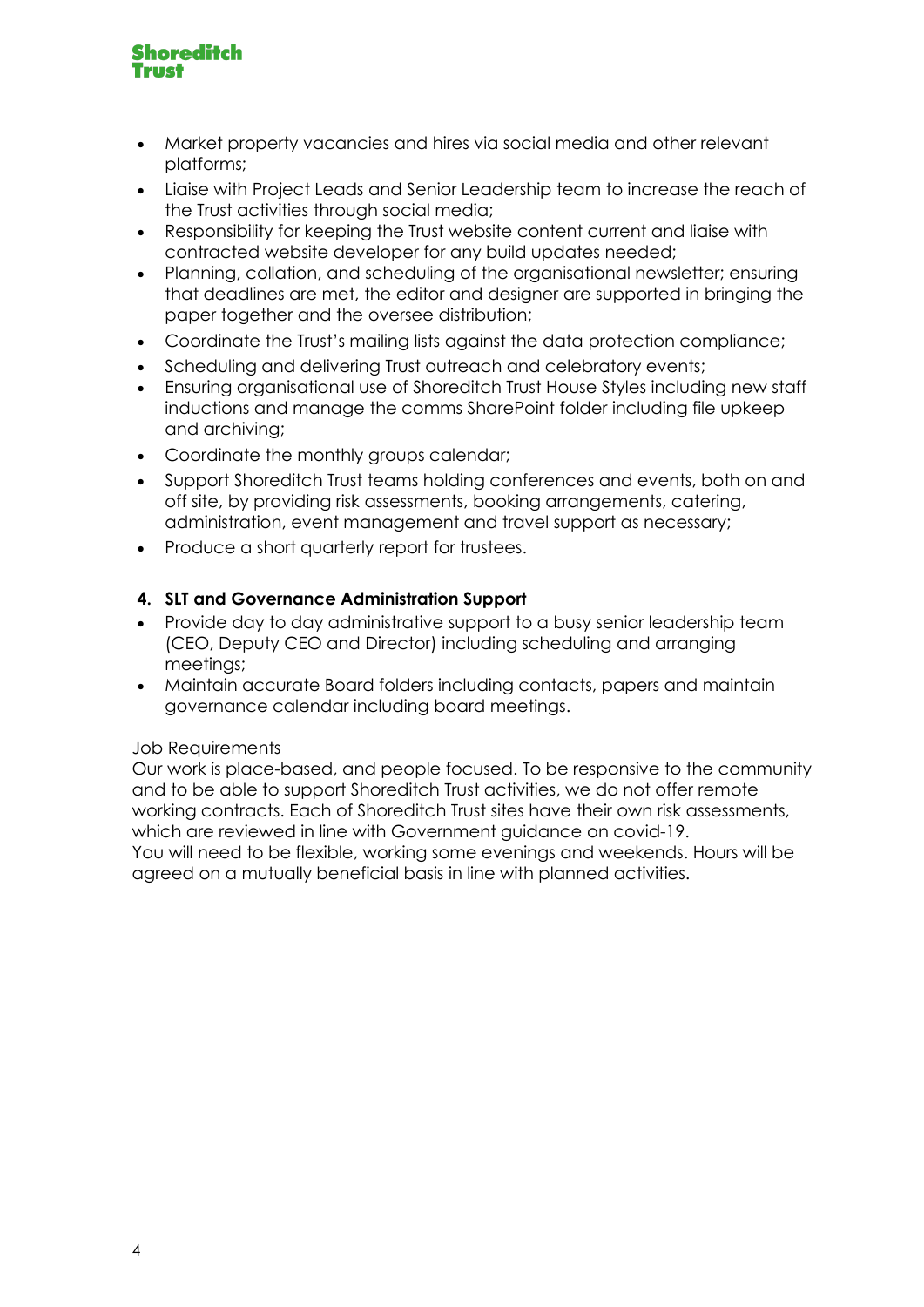

Person Specification

## **Educational achievements, Qualifications, Training and Knowledge:**

**Essential** 

• Degree or equivalent qualification

## **Experience:**

Essential

- Work experience as an Administrative Officer, Administrator, or similar role
- Familiarity with office management procedures and principles
- Experience using social media platforms and website CMS
- Experience of using Microsoft products including Word, Excel, and Outlook

## Desirable

- Experience using e-marketing software e.g., Mailchimp
- Experience of processing financial claims/transactions
- Supporting managers to meet deadlines

## **Job related aptitude and skills:**

- Ability to communicate effectively by telephone, in writing, by e-mail and in person
- Strong organisational and communications skills
- Methodical and organised approach to tasks, with an eye for detail
- Ability to work calmly under pressure prioritising competing demands effectively
- Initiative, flexibility, and ability to handle change
- Ability to produce accurate summaries of meetings, events, and conversations
- Ability to attend work regularly and on time
- Good problem-solving skills
- Good influencing and negotiating skills with the ability to positively engage others and secure commitment and time

### **Personal qualities:**

- Commitment to continuous personal development
- Ability to work alone, as well as working co-operatively as a team member
- Willingness to learn about new initiatives
- Specialist knowledge related to the area of appointment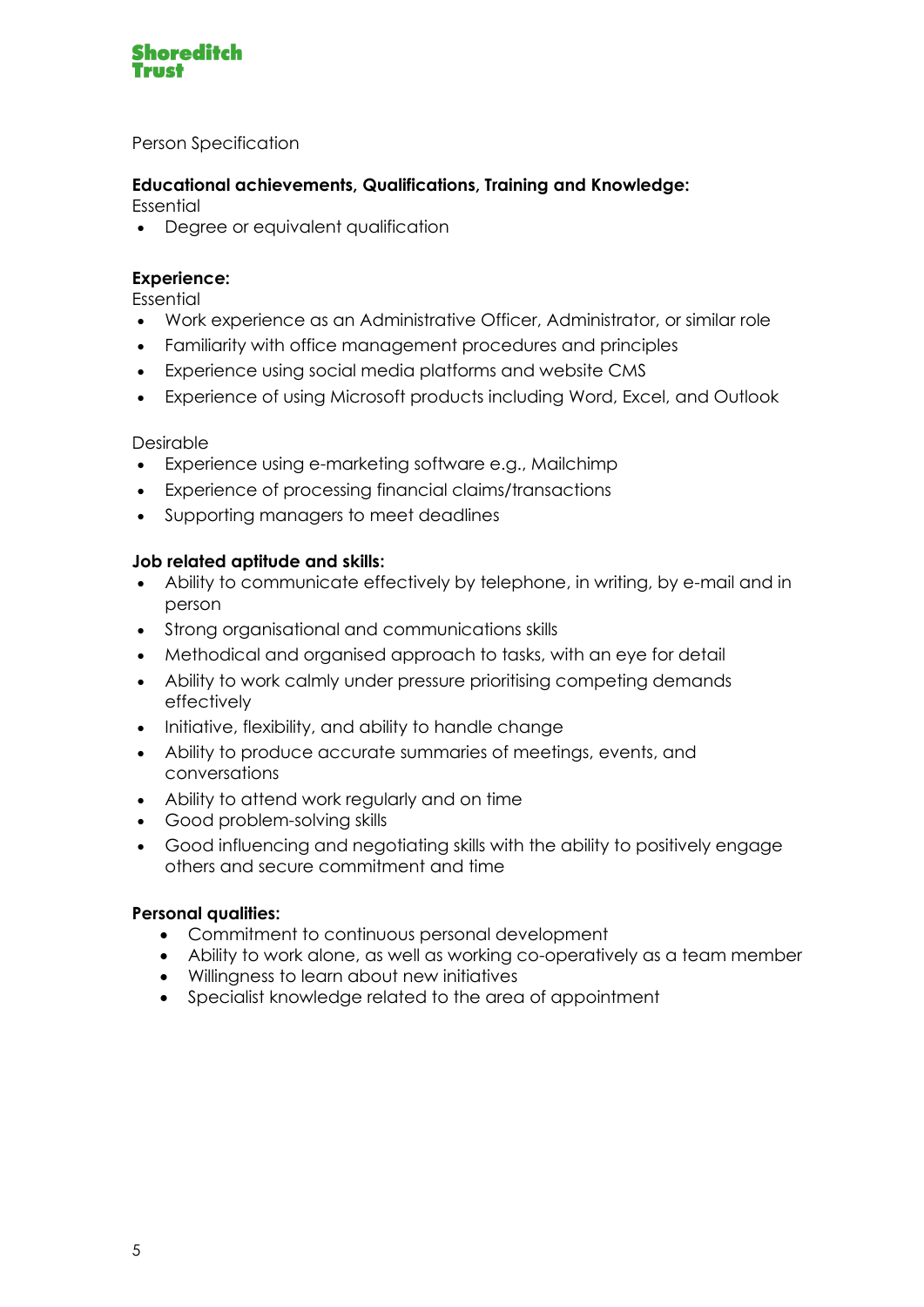

Shoreditch Trust Values

Our Values guide everything, we do with clients, colleagues, partners & commissioners:

**Equality:** we believe that everyone has the right to lead healthy and fulfilling lives. We support people to recognise opportunities and overcome obstacles to realise their potential.

**Connection:** bringing people together is at the heart of what we do, forging strong and trusting

relationships to enrich our work and the lives of our clients.

**Compassion:** we believe everyone should be treated with kindness and respect and recognise that honest and challenging conversations can be as important as encouragement.

**Independence:** we promote independence, enabling people to make informed decisions and take ownership of their own development.

**Flexibility:** we strive to respond flexibly and intelligently to people's needs, understanding that there is no 'one-size-fits-all' when it comes to real lives.

#### Anti-Racism

We realise that systemic racism is an issue that affects us all; we recognise the many ways that racism undermines the health and opportunities of people who are affected; we respond in every way we can to repair the harms that racism causes; and we resist any policies or ways of behaving on our part that may be racist.

#### Equal Opportunities

Shoreditch Trust is committed to encouraging diversity and eliminating discrimination in both its role as an employer and as a provider of services. Through its aims as a charity, Shoreditch Trust recognises that the communities we work with have endured long-term deprivation and under investment. It also recognises the incredible potential of those communities and individuals. We are committed to challenging and changing this situation and to contributing to the creation of a fair, equitable and accessible society.

Shoreditch Trust is committed to creating a diverse and inclusive organisation - a place where we all can be ourselves and reach our full potential at work. We offer a range of staff support programmes, including 4 development days, extensive training opportunities and wellbeing policy and initiatives. We welcome applicants from diverse backgrounds, including race, disability, age, sex, gender identity, sexual orientation, religion and belief, marriage and civil partnership, pregnancy and maternity, and caring responsibility.

#### Safeguarding statement

Shoreditch Trust works with children, vulnerable young people, and at-risk adults in a variety of ways and is committed to providing a safe, positive, and friendly environment. We have a statutory and moral duty to ensure and promote the welfare of these groups regardless of race, disability, gender, age, sexual orientation, religion and belief, gender reassignment, pregnancy and maternity, marriage, and civil partnership. Our policy extends to the treatment of all our service users, partners, volunteers, visitors, and employees of Shoreditch Trust. The